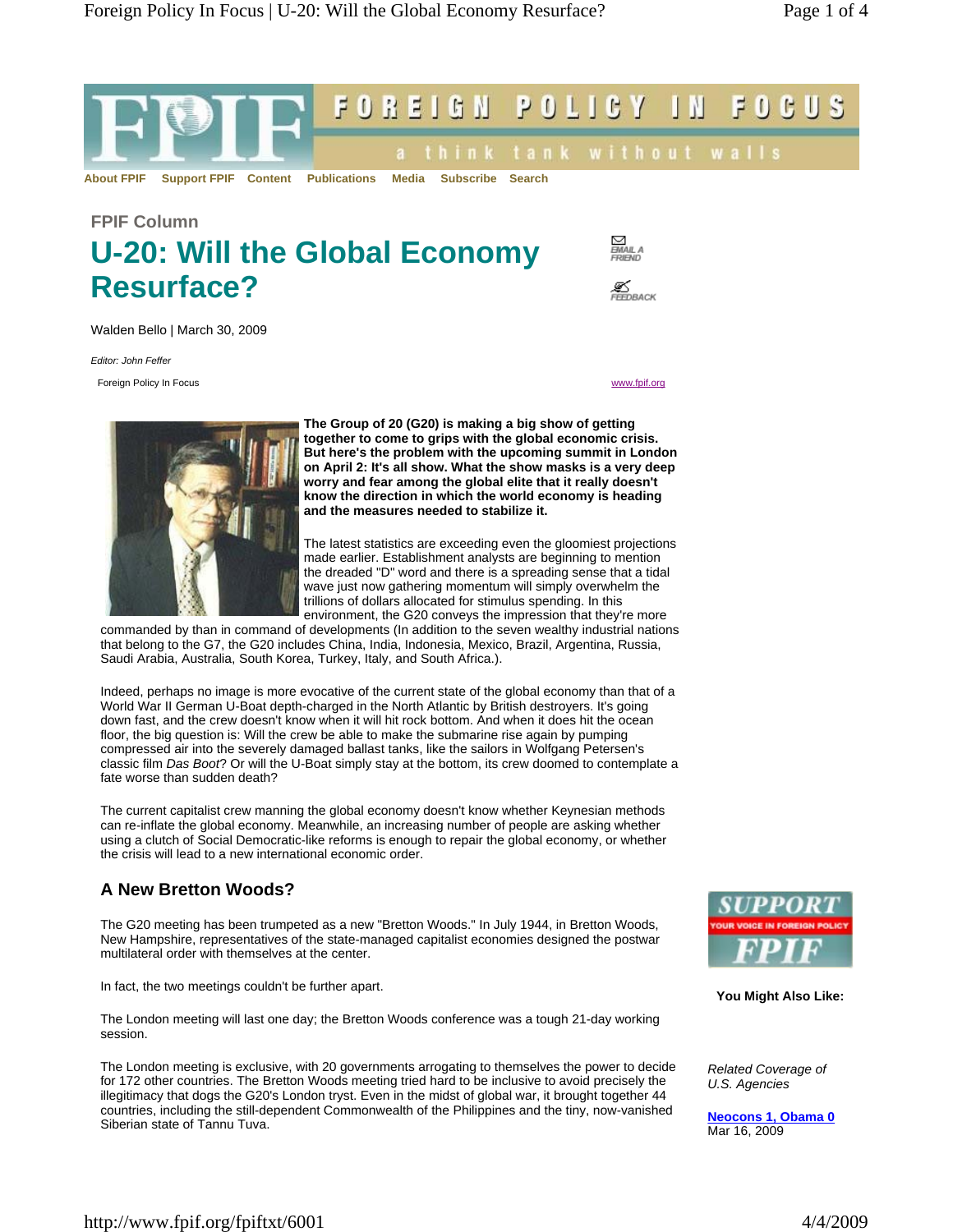The Bretton Woods Conference created new multilateral institutions and rules to manage the postwar world. The G20 is recycling failed institutions: the G20 itself, the Financial Stability Forum (FSF), the Bank of International Settlements and "Basel II," and the now 65-year-old International Monetary Fund (IMF). Some of these institutions were established by the elite Group of 7 after the 1997 Asian financial crisis to come up with a new financial architecture that would prevent a repetition of the debacle brought about by IMF policies of capital account liberalization. But instead of coming up with safeguards, all these institutions bought the global financial elite's strategy of "self-regulation."

Among the mantras they thus legitimized were that capital controls were bad for developing economies; short-selling, or speculating on the movement of borrowed stocks, was a legitimate market operation; and derivatives — or securities that allow betting on the movements of an underlying asset — "perfected" the market. The implicit recommendation of their inaction was that the best way to regulate the market was to leave it to market players, who had developed sophisticated but allegedly reliable models of "risk assessment."

In short, institutions that were part of the problem are now being asked to become the central part of the solution. Unwittingly, the G20 are following Marx's maxim that history first repeats itself as tragedy, then as farce.

## **Resurrecting the Fund**

The most problematic component of the G20 solution is its proposals for the International Monetary Fund (IMF). The United States and the European Union are seeking an increase in the capital of the IMF from \$250 billion to \$500 billion. The plan is for the IMF to lend these funds to developing countries to use to stimulate their economies, with U.S. Treasury Secretary Tim Geithner proposing that the Fund supervise this global exercise.

If ever there was a non-starter, this is it.

First of all, the representation question continues to exercise much of the global South. So far, only marginal changes have been made in the allocation of voting rights at the IMF. Despite the clamor for greater voting power for members from the global South, the rich countries are still overrepresented on the Fund's decision-making executive board and developing countries, especially those in Asia and Africa, are vastly underrepresented. Europe holds a third of the chairs in the executive board and claims the feudal right to have a European always occupy the role of managing director. The United States, for its part, has nearly 17% of voting power, giving it veto power.

Second, the IMF's performance during the Asian financial crisis of 1997, more than anything, torpedoed its credibility. The IMF helped bring about the crisis by pushing the Asian countries to eliminate capital controls and liberalize their financial sectors, promoting both the massive entry of speculative capital as well as its destabilizing exit at the slightest sign of crisis. The Fund then pushed governments to cut expenditures, on the theory that inflation was the problem, when it should have been pushing for greater government spending to counteract the collapse of the private sector. This pro-cyclical measure ended up accelerating the regional collapse into recession. Finally, the billions of dollars of IMF rescue funds went not to rescuing the collapsing economies but to compensate foreign financial institutions for their losses — a development that has become a textbook example of "moral hazard" or the encouragement of irresponsible lending behavior.

Thailand paid off the IMF in 2003 and declared its "financial independence." Brazil, Venezuela, and Argentina followed suit, and Indonesia also declared its intention to repay its debts as quickly as possible. Other countries likewise decided to stay away, preferring to build up their foreign exchange reserves to defend themselves against external developments rather than contract new IMF loans. This led to the IMF's budget crisis, for most of its income was from debt payments made by the bigger developing countries.

Partisans of the Fund say that the IMF now sees the merit of massive deficit spending and that, like Richard Nixon, it can now say, "we are all Keynesians now." Many critics do not agree. Eurodad, a non-governmental organization that monitors IMF loans, says that the Fund still attaches onerous conditions to loans to developing countries. Very recent IMF loans also still encourage financial and banking liberalization. And despite the current focus on fiscal stimulus — with some countries, like the United States, pushing for governments to raise their stimulus spending to at least 2% of GDP — the IMF still requires low income borrowers to keep their deficit spending to no more than 1% of GDP.

Finally, there is the question of whether or not the Fund knows what it's doing. One of the key factors discrediting the IMF has been its almost total inability to anticipate the brewing financial crisis. In concluding the 2007 Article IV consultation with the United States, the IMF board stated that "[t]he financial system has shown impressive resilience, including to recent difficulties in the subprime mortgage market." In short, the Fund hasn't only failed miserably in its policy prescriptions, but

**Secrecy and Foreign Policy** Dec 8, 2006

**World Movement for Democracy—Made in the USA** Jul 29, 2005

*Related Coverage of Financial Flows*

**Obama: Sweep Away a Free Trade Relic** Feb 9, 2009

**The Coming Capitalist Consensus** Dec 24, 2008

**Assessing the G-20 Declaration** Dec 1, 2008

*Related Coverage of Human Rights Issues*

**John McCain and the International Republican Institute** Jun 27, 2008

**Sharp Attack Unwarranted** Jun 27, 2008

**Democracy Promotion Doublespeak** Apr 7, 2008

*Related UN Coverage*

**Postcard from...the UN** Oct 14, 2008

**A Memo to the Next President: Think Globally** Oct 9, 2008

**What do Governments Want from Sport and What do they Get?** Jul 30, 2008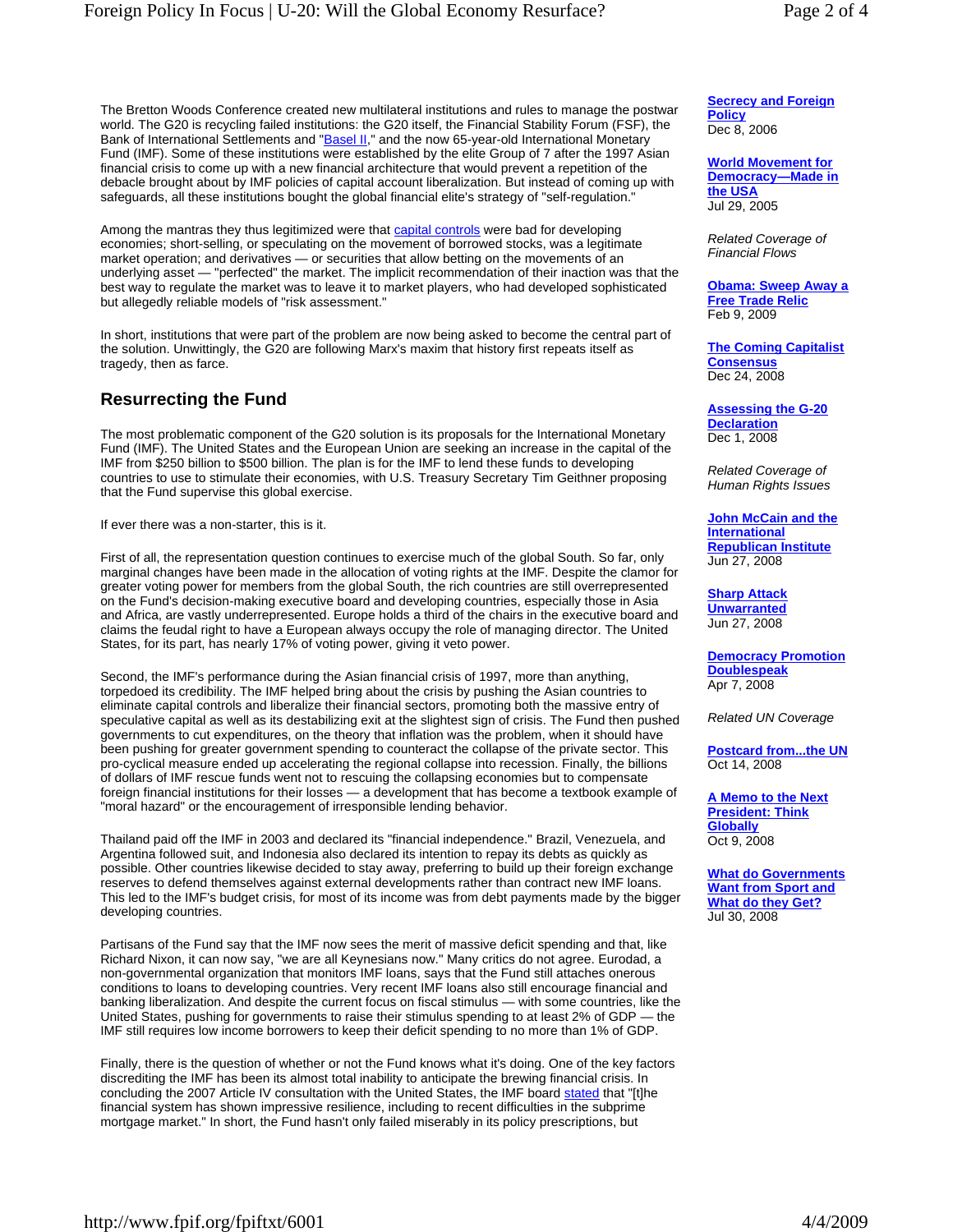despite its supposedly top-flight stable of economists, it has drastically fallen short in its surveillance responsibilities.

However large the resources the G20 provide the IMF, there will be little international buy-in to a global stimulus program managed by the Fund.

## **The Way Forward**

The North's response to the current crisis, which is to revive fossilized institutions, is reminiscent of Keynes' famous saying: "The difficulty lies not so much in developing new ideas as in escaping from old ones." So, in Keynes' spirit, let's try to identify ways of abandoning old ways of thinking.

First of all, since legitimacy is a very scarce commodity at this point, the UN secretary general and the UN General Assembly — rather than the G20 — should convoke a special session to design the new global multilateral order. A Commission of Experts on Reforms to the International Monetary and Financial System, set up by the president of the General Assembly and headed by Nobel Prize laureate Joseph Stiglitz, has already done the preparatory policy work for such a meeting. The meeting would be an inclusive process like the Bretton Woods Conference, and like Bretton Woods, it should be a working session lasting several weeks. One of the key outcomes might be the setting up of a representative forum such as the "Global Coordination Council" suggested by the Stiglitz Commission that would *broadly* coordinate global economic and financial reform.

Second, to immediately assist countries to deal with the crisis, the debts of developing countries to Northern institutions should be cancelled. Most of these debts, as the Jubilee movement reminds us, were contracted under onerous conditions and have already been paid many times over. Debt cancellation or a debt moratorium will allow developing countries access to greater resources and will have a greater stimulus effect than money channeled through the IMF.

Third, regional structures to deal with financial issues, including development finance, should be the centerpiece of the new architecture of new global governance, not another financial system where the countries of the North dominate centralized institutions like the IMF and monopolize resources and power. In East Asia, the "ASEAN Plus Three" Grouping, or "Chiang Mai Initiative," is a promising development that needs to be expanded, although it also needs to be made more accountable to the peoples of the region. In Latin America, several promising regional initiatives are already in progress, like the Bolivarian Alternative for the Americas and the Bank of the South. Any new global order must have socially accountable regional institutions as its pillars.

These are, of course, immediate steps to be made in the context of a longer-term, more fundamental and strategic reconfiguration of a global capitalist system now on the verge of collapsing. The current crisis is a grand opportunity to craft a new system that ends not just the failed system of neoliberal global governance but the Euro-American domination of the capitalist global economy, and put in its place a more decentralized, deglobalized, democratic post-capitalist order. Unless this more fundamental restructuring takes place, the global economy might not be worth bringing back to the surface.

*Foreign Policy In Focus columnist Walden Bello is president of the Freedom from Debt Coalition, senior analyst at the Bangkok-based Focus on the Global South, and professor of sociology at the University of the Philippines.*